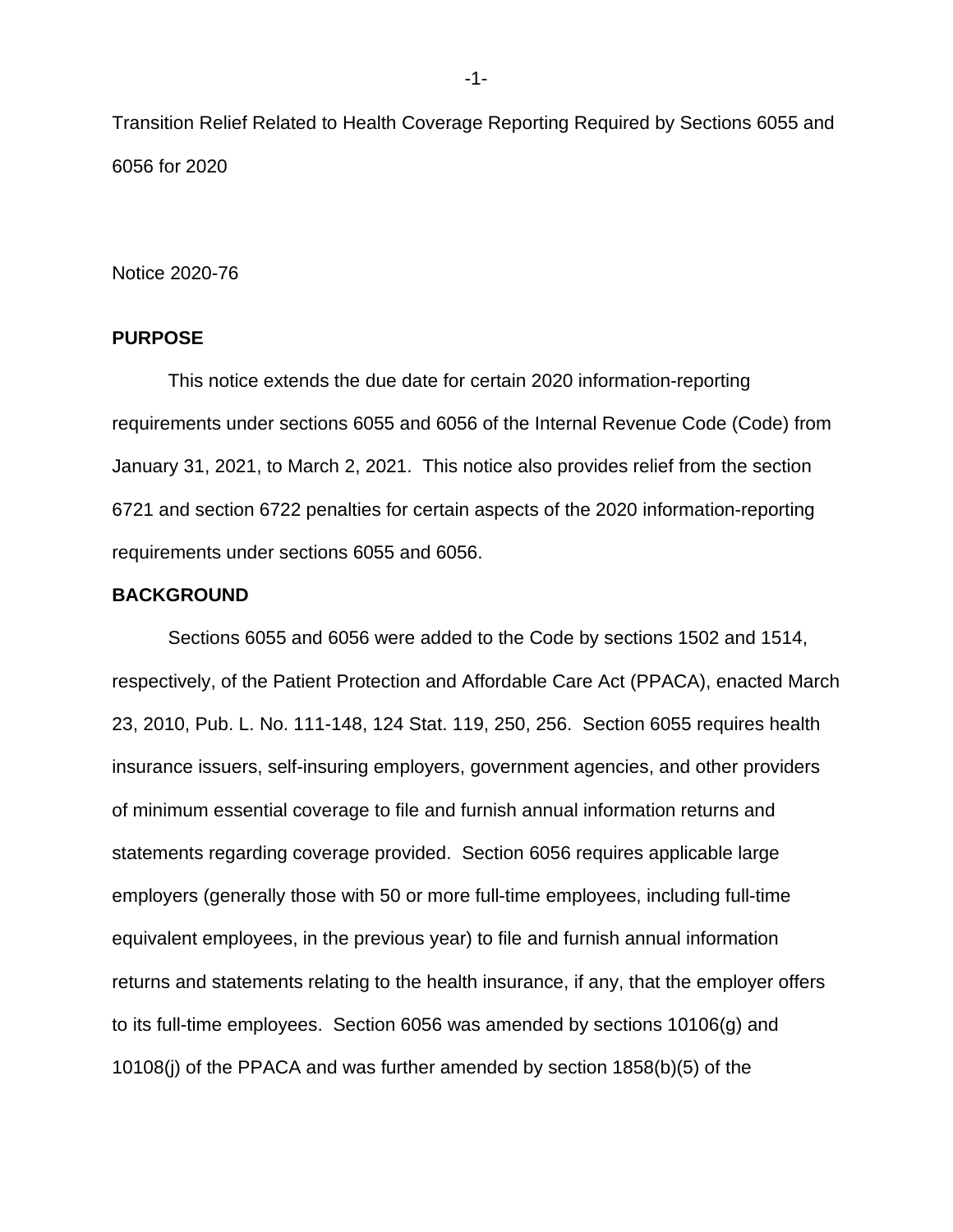Department of Defense and Full-Year Continuing Appropriations Act, 2011, enacted April 15, 2011, Pub. L. No. 112-10, 125 Stat. 38, 169.

Section 36B, which was added to the Code by section 1401 of the PPACA, provides a premium tax credit for eligible individuals who enroll, or enroll a family member, in coverage through a Health Insurance Marketplace. Section 5000A, which was added to the Code by section 1501(b) of the PPACA, generally provides that individuals must have minimum essential coverage, qualify for an exemption from the minimum essential coverage requirement, or make an individual shared responsibility payment when they file their federal income tax return. Section 11081 of Pub. L. No. 115-97, 131 Stat. 2054, 2092, enacted December 22, 2017, and commonly referred to as the Tax Cuts and Jobs Act, reduces the individual shared responsibility payment to zero for months beginning after December 31, 2018.

Section 6721 imposes a penalty for failing to timely file an information return or for filing an incorrect or incomplete information return. Section 6722 imposes a penalty for failing to timely furnish an information statement or for furnishing an incorrect or incomplete information statement. The section 6721 and section 6722 penalties are imposed with regard to information returns and statements listed in section 6724(d), which includes those required by sections 6055 and 6056.

The regulations under section 6055 require every person that provides minimum essential coverage to an individual during a calendar year to file with the Internal Revenue Service (IRS) an information return and a transmittal on or before the following February 28 (March 31 if filed electronically) and to furnish to the responsible individual identified on the return a written statement on or before January 31 following the

-2-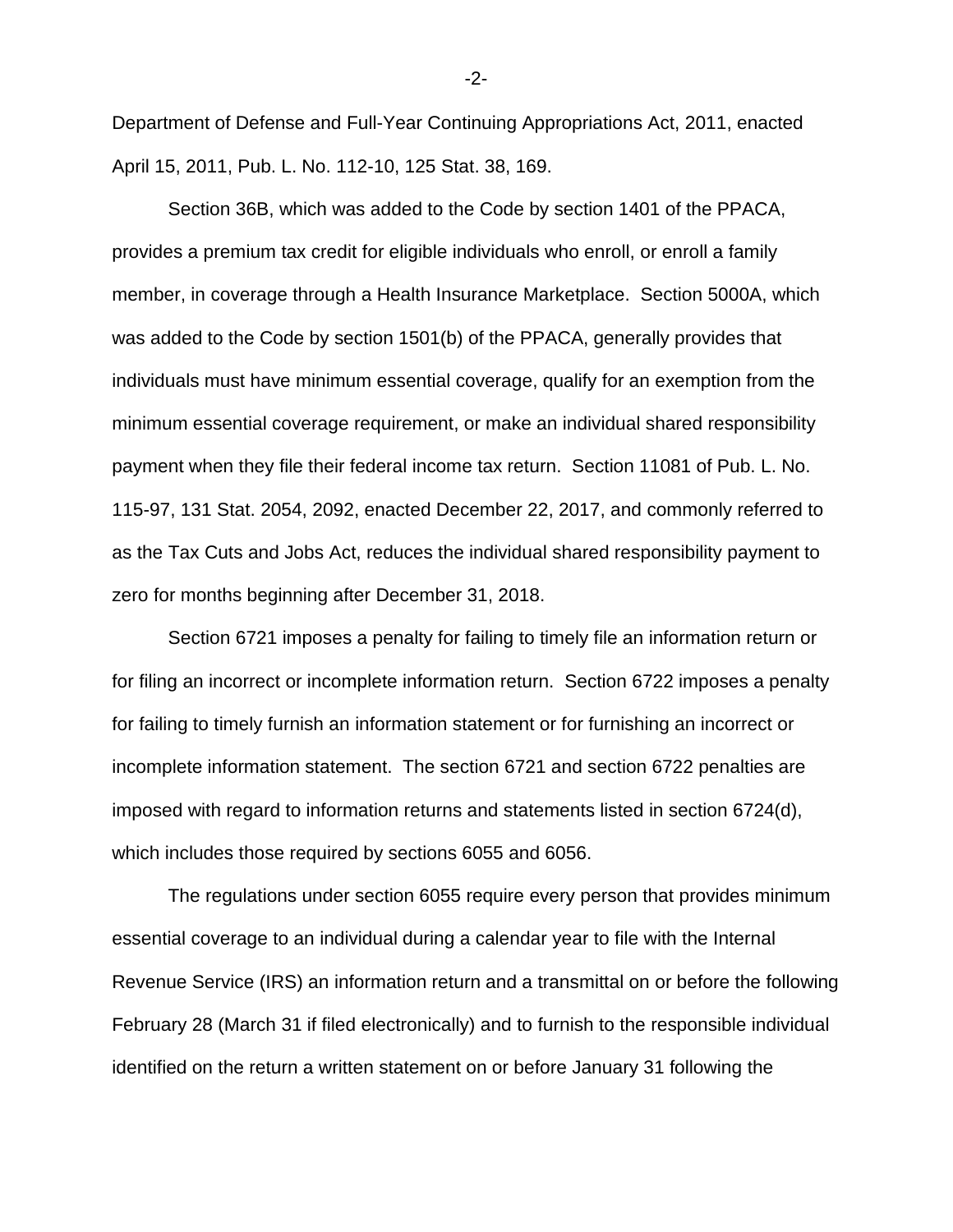calendar year to which the statement relates. See  $\S$  1.6055-1(f) and (g)(4) of the Income Tax Regulations; see also section 6055(c)(2). (In 2021, the January 31 furnishing due dates referred to above in this paragraph and in the following paragraph fall on a weekend day; accordingly, in 2021 such furnishing will be timely if done on February 1. See section 7503.) Except as provided in the following paragraph, the IRS has designated Form 1094-B, *Transmittal of Health Coverage Information Returns*, and Form 1095-B, *Health Coverage*, to meet the requirements of the section 6055 regulations.

The regulations under section 6056 require every applicable large employer or a member of an aggregated group that is determined to be an applicable large employer (ALE member) to file with the IRS an information return and a transmittal on or before February 28 (March 31 if filed electronically) of the year following the calendar year to which it relates and to furnish to full-time employees a written statement on or before January 31 following the calendar year to which the statement relates. See § 301.6056- 1(e) and (g) of the Procedure and Administration Regulations; see also section 6056(c)(2). The IRS has designated Form 1094-C, *Transmittal of Employer-Provided Health Insurance Offer and Coverage Information Returns*, and Form 1095-C, *Employer-Provided Health Insurance Offer and Coverage*, to meet the requirements of the section 6056 regulations. In addition, an ALE member that offers health coverage through a self-insured health plan must complete the reporting required under section 6055 (that is, information about each individual enrolled in the self-insured health plan) using Form [1](#page-2-0)095-C, Part III, rather than Form 1095-B.<sup>1</sup> ALE members use Form 1095-

-3-

<span id="page-2-0"></span><sup>1</sup> See the Instructions for Forms 1094-C and 1095-C for the option to file Form 1094-B and Form 1095-B, rather than Form 1094-C and Form 1095-C, to report coverage of certain non-employees.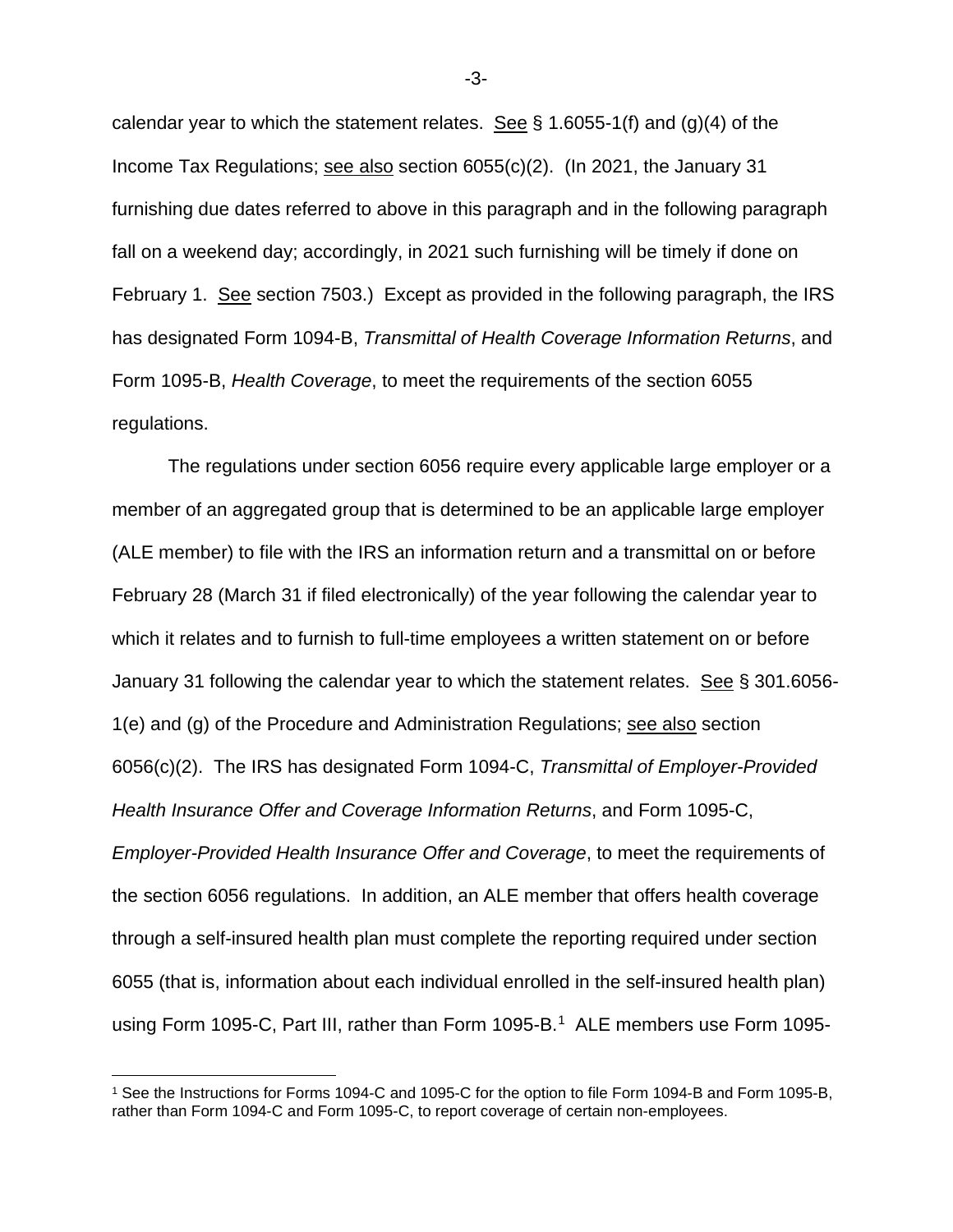C, Part III to meet the section 6055 reporting requirement for all employees, but for employees who are not full-time, ALE members report only certain information to reflect that the Form 1095-C is being used to complete section 6055 reporting but not section 6056 reporting, which applies only to full-time employees.

The regulations under sections 6055 and 6056 allow the IRS to grant an extension of time of up to 30 days to furnish Forms 1095-B and 1095-C for good cause shown. See §§ 1.6055-1(g)(4)(i)(B)(1) and 301.6056-1(g)(1)(ii)(A). In addition, filers of Forms 1095-B, 1094-C, and 1095-C may receive an automatic 30-day extension of time to file these forms with the IRS by submitting Form 8809, *Application for Extension of Time To File Information Returns*, on or before the due date for filing those forms. See §§ 1.6081-1 and 1.6081-8. In limited situations, filers who submit Form 8809 before the automatic 30-day extension period expires may also receive an additional 30-day extension of time to file Forms 1095-B, 1094-C, and 1095-C with the IRS. See id.

The preambles to the section 6055 and section 6056 regulations (T.D. 9660, 79 FR 13220, 2014-13 I.R.B. 842; T.D. 9661, 79 FR 13231, 2014-13 I.R.B. 855) provided that, for reporting of 2015 offers and coverage, the IRS would not impose penalties under sections 6721 and 6722 on reporting entities that could show that they made good-faith efforts to comply with the information-reporting requirements. This relief applied only to furnishing and filing incorrect or incomplete information reported on a statement or return and not to a failure to timely furnish or file a statement or return. Notice 2015-87, 2015-52 I.R.B. 889, reiterated that relief, and Notice 2015-68, 2015-41 I.R.B. 547, provided additional information about that relief with regard to reporting under section 6055. The preambles also noted the general rule that, under section

-4-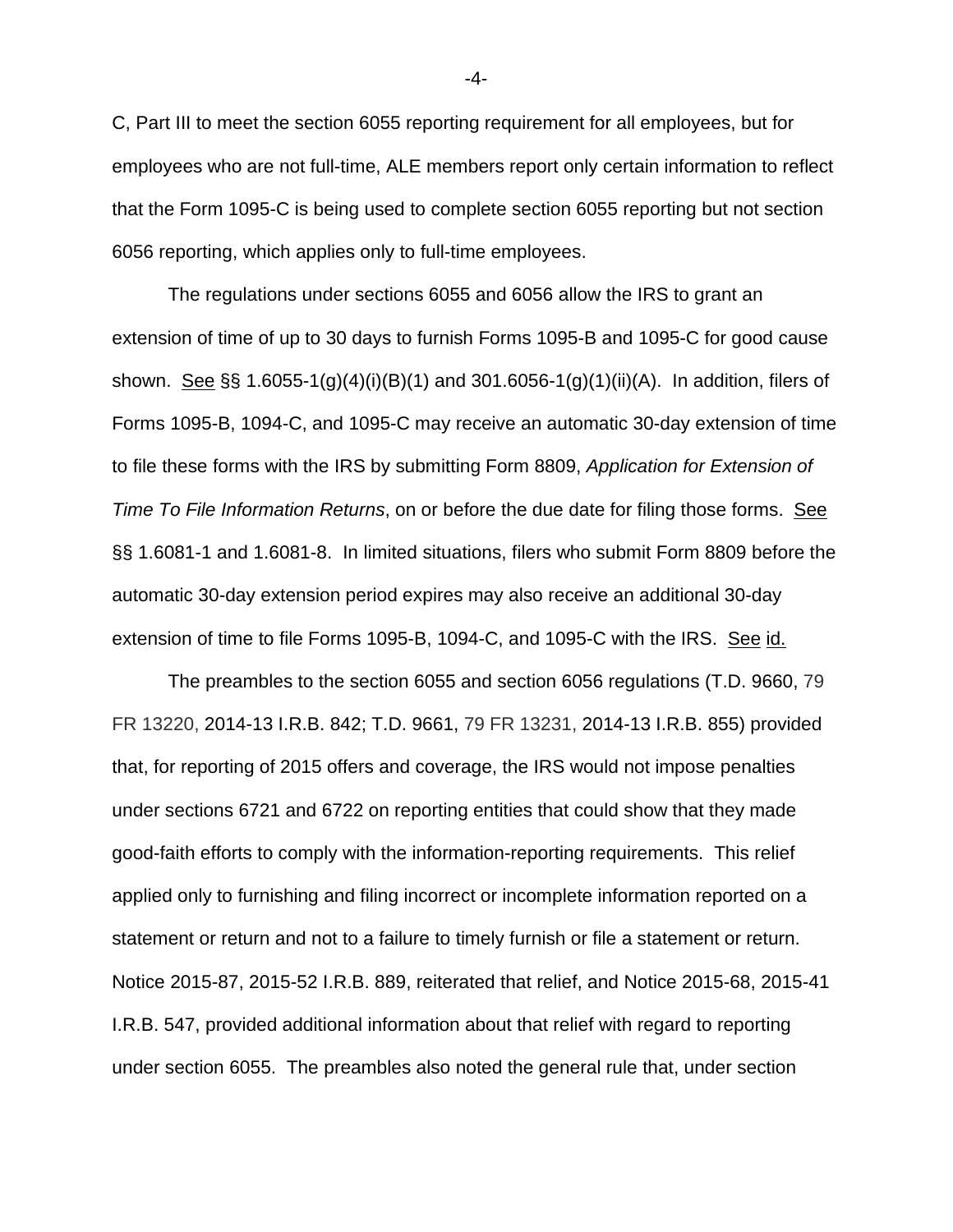6724 and the related regulations, the section 6721 and section 6722 penalties may be waived if a failure to timely furnish or file a statement or return is due to reasonable cause.

Through a series of Internal Revenue Bulletin notices, the Department of the Treasury (Treasury Department) and the IRS extended the due dates for informationreporting requirements under sections 6055 and 6056 for furnishing statements to individuals for the years 2015, 2016, 2017, 2018, and 2019. See Notice 2016-4, 2016-3 I.R.B. 279 (2015); Notice 2016-70, 2016-49 I.R.B. 784 (2016); Notice 2018-06, 2018-2 I.R.B. 300 (2017); Notice 2018-94, 2018-51 I.R.B.1042 (2018); Notice 2019-63, 2019-51 I.R.B. 1390 ([2](#page-4-0)019). In these notices, in general,<sup>2</sup> the Treasury Department and the IRS extended the furnishing due date for the Forms 1095-B and 1095-C by 30 days. Each notice also extended the good-faith transition relief from the section 6721 and section 6722 penalties to the information-reporting requirements under sections 6055 and 6056 for the years 2015, 2016, 2017, 2018, and 2019, respectively.

In Notices 2018-94 and 2019-63, the Treasury Department and the IRS stated that, because the individual shared responsibility payment is reduced to zero for months beginning after December 31, 2018, they were studying whether and how the reporting requirements under section 6055 should change, if at all, for future years. Notice 2019- 63 also provided penalty relief for Form 1095-B filers who chose to furnish the forms only upon request and did so in accordance with the procedures described in the notice.

# **TRANSITION RELIEF**

#### A. Extension of Due Date for Furnishing Information Statements to Individuals under

-5-

<span id="page-4-0"></span> $2$  For 2015 information statements, the furnishing due date was extended by 60 days. For 2018 information statements, the furnishing due date was extended by 30 days but the 30th day fell on a Saturday, so the Forms 1095-B and 1095-C were timely if filed by the 32<sup>nd</sup> day.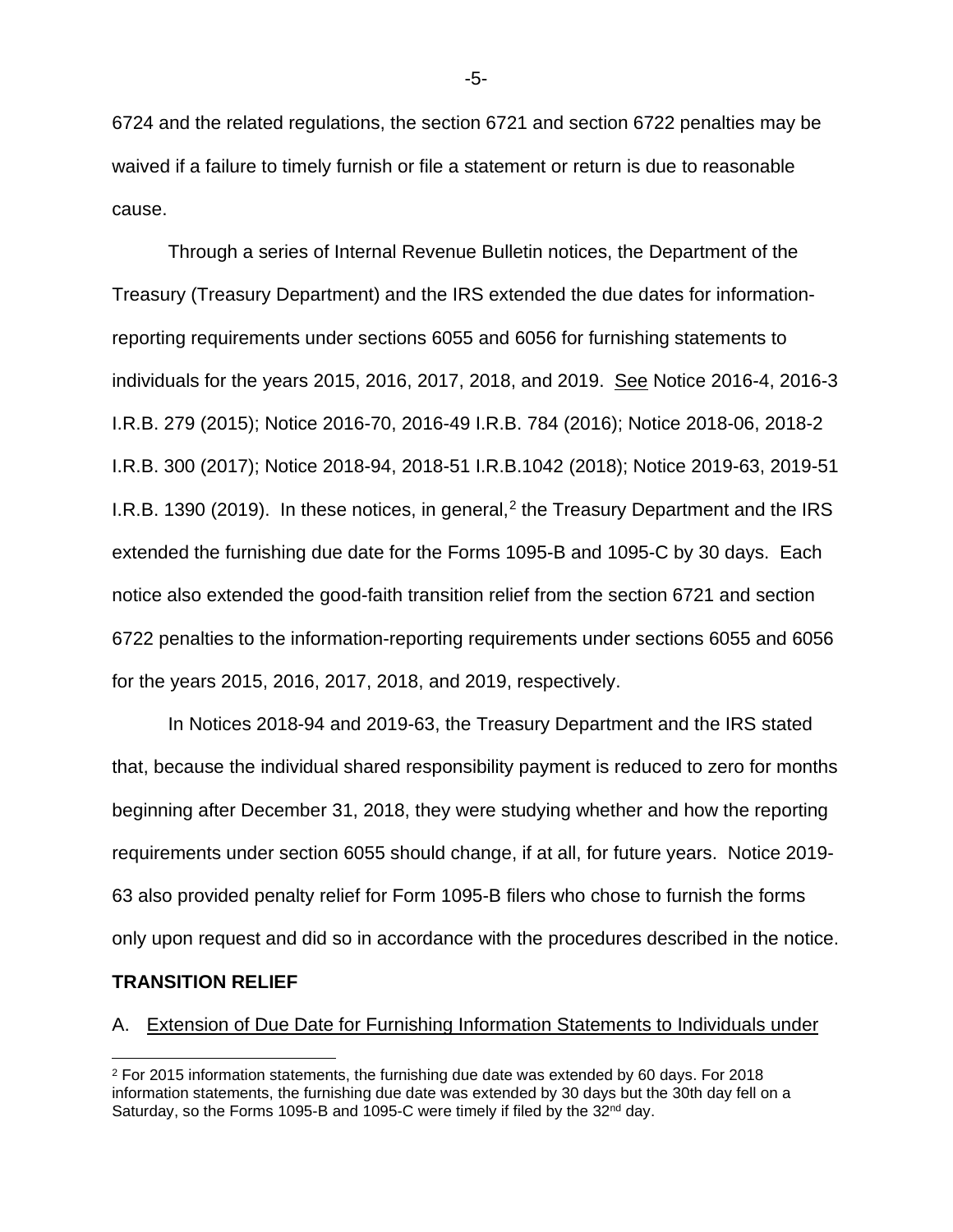#### Sections 6055 and 6056 for 2020

The Treasury Department and the IRS have determined that a substantial number of employers, insurers, and other providers of minimum essential coverage need additional time beyond the January 31, 2021, due date to gather and analyze the information and prepare the 2020 Forms 1095-B and 1095-C to be furnished to individuals. Accordingly, this notice extends the due date for furnishing the 2020 Forms 1095-B and 1095-C, from January 31, 2021, to March 2, 2021. In view of this automatic extension to March 2, 2021, the provisions under  $\S$ § 1.6055-1(g)(4)(i)(B)(1) and 301.6056-1(g)(1)(ii)(A) allowing the IRS to grant an extension of time of up to 30 days to furnish Forms 1095-B and 1095-C will not apply to the extended due date. Because the extension of the due date to furnish information statements to individuals granted in this notice applies automatically and is as generous as the permissive 30-day extension of time to furnish 2020 information statements under sections 6055 and 6056 that may be requested by some reporting entities in submissions to the IRS, the IRS will not formally respond to such requests. Notwithstanding the extension provided in this notice, employers and other coverage providers are encouraged to furnish 2020 information statements as soon as they are able.

This notice does not extend the due date for filing with the IRS the 2020 Forms 1094-B, 1095-B, 1094-C, or 1095-C. However, this notice does not affect the provisions regarding an automatic extension of time for filing information returns; the automatic extension remains available under the normal rules for employers and other coverage providers who submit a Form 8809 on or before the due date. See §§ 1.6081-1 and 1.6081-8. This notice also does not affect the provisions regarding additional

-6-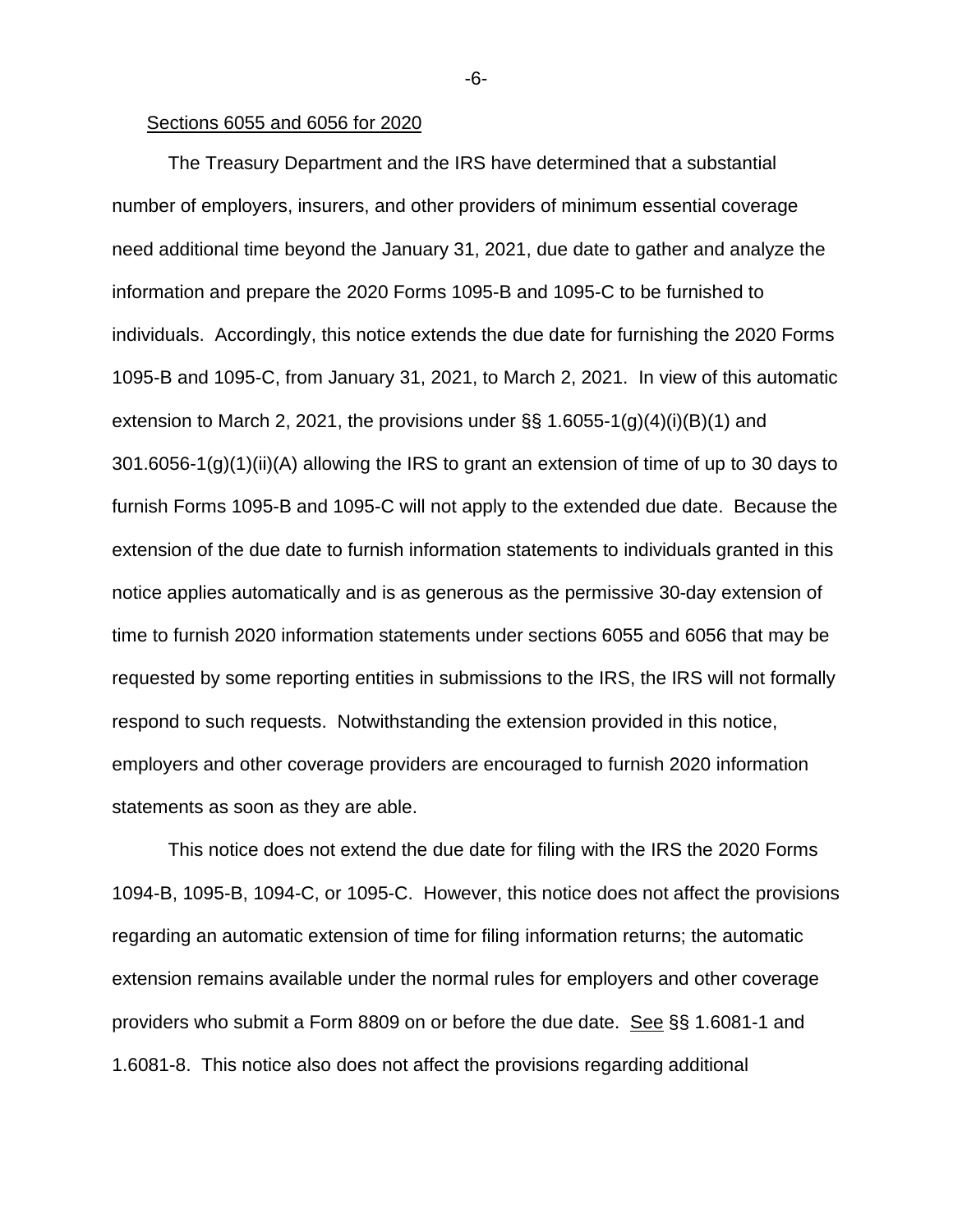extensions of time to file. See id.

#### B. Relief Regarding the Furnishing Requirement under Section 6055 for 2020

Because the individual shared responsibility payment is zero in 2020, an individual does not need the information on Form 1095-B to compute his or her federal tax liability or file an income tax return with the IRS. Nonetheless, reporting entities required to furnish Form 1095-B to individuals must expend resources to do so. At this time, the Treasury Department and the IRS have determined as a matter of enforcement priorities that, for 2020, relief from the penalty under section 6722 for failing to furnish a statement as required under section 6055 is in the interest of sound tax administration in certain cases. In particular, the IRS will not assess a penalty under section 6722 against reporting entities for failing to furnish a Form 1095-B to responsible individuals in cases where the following two conditions are met (the 2020 section 6055 furnishing relief). First, the reporting entity must post a notice prominently on its website stating that responsible individuals may receive a copy of their 2020 Form 1095-B upon request, accompanied by an email address and a physical address to which a request may be sent, as well as a telephone number that responsible individuals can use to contact the reporting entity with any questions. Second, the reporting entity must furnish a 2020 Form 1095-B to any responsible individual upon request within 30 days of the date the request is received. The reporting entity may furnish these statements electronically if it meets the requirements provided in § 1.6055-2.

As noted earlier, ALE members that offer self-insured health plans are generally required to use Form 1095-C, Part III, to meet the section 6055 reporting requirements,

-7-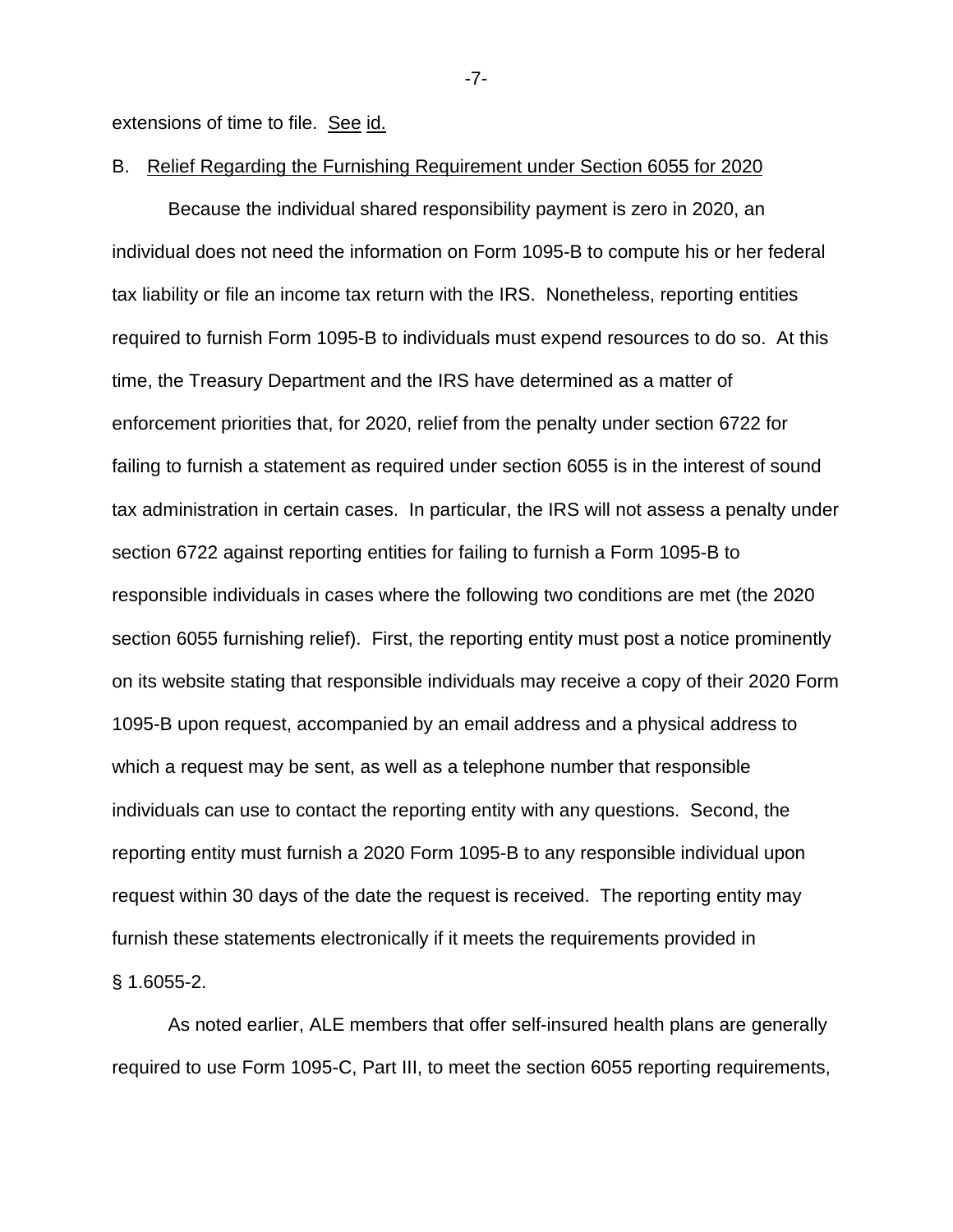instead of Form 1095-B. However, because of the combined reporting under sections 6055 and 6056 on the Form 1095-C for full-time employees of ALE members enrolled in self-insured health plans, the 2020 section 6055 furnishing relief does not extend to the requirement to furnish Forms 1095-C to full-time employees. Accordingly, for full-time employees enrolled in self-insured health plans, penalties will continue to be assessed consistent with prior enforcement policies for any failure by ALE members to furnish Form 1095-C, including Part III, according to the applicable instructions. However, the 2020 section 6055 furnishing relief does extend to penalty assessments in connection with the requirement to furnish Form 1095-C to any employee enrolled in an ALE member's self-insured health plan who is not a full-time employee for any month of  $2020$ ,<sup>[3](#page-7-0)</sup> subject to the requirements of the 2020 section 6055 furnishing relief.

The 2020 section 6055 furnishing relief does not affect assessment of penalties associated with the requirement or the deadline to file with the IRS the 2020 Forms 1094-B or 1095-B or the Forms 1094-C or 1095-C, as applicable.

# C. Final Extension of Good-Faith Relief for Reporting and Furnishing under Sections 6055 and 6056 for 2020

This notice also provides a final extension of relief from penalties under sections 6721 and 6722 to reporting entities that report incorrect or incomplete information on the return or statement when these entities can show they made goodfaith efforts to comply with the information-reporting requirements under sections 6055 and 6056 for 2020 (both for furnishing to individuals and for filing with the IRS). This relief applies to missing and inaccurate taxpayer identification numbers and dates of

-8-

<span id="page-7-0"></span><sup>&</sup>lt;sup>3</sup> For such an employee, the Instructions for Forms 1094-C and 1095-C provide that the employer is to enter code 1G on line 14 for the Form 1095-C, but the ALE member is not otherwise required to complete Part II of Form 1095-C.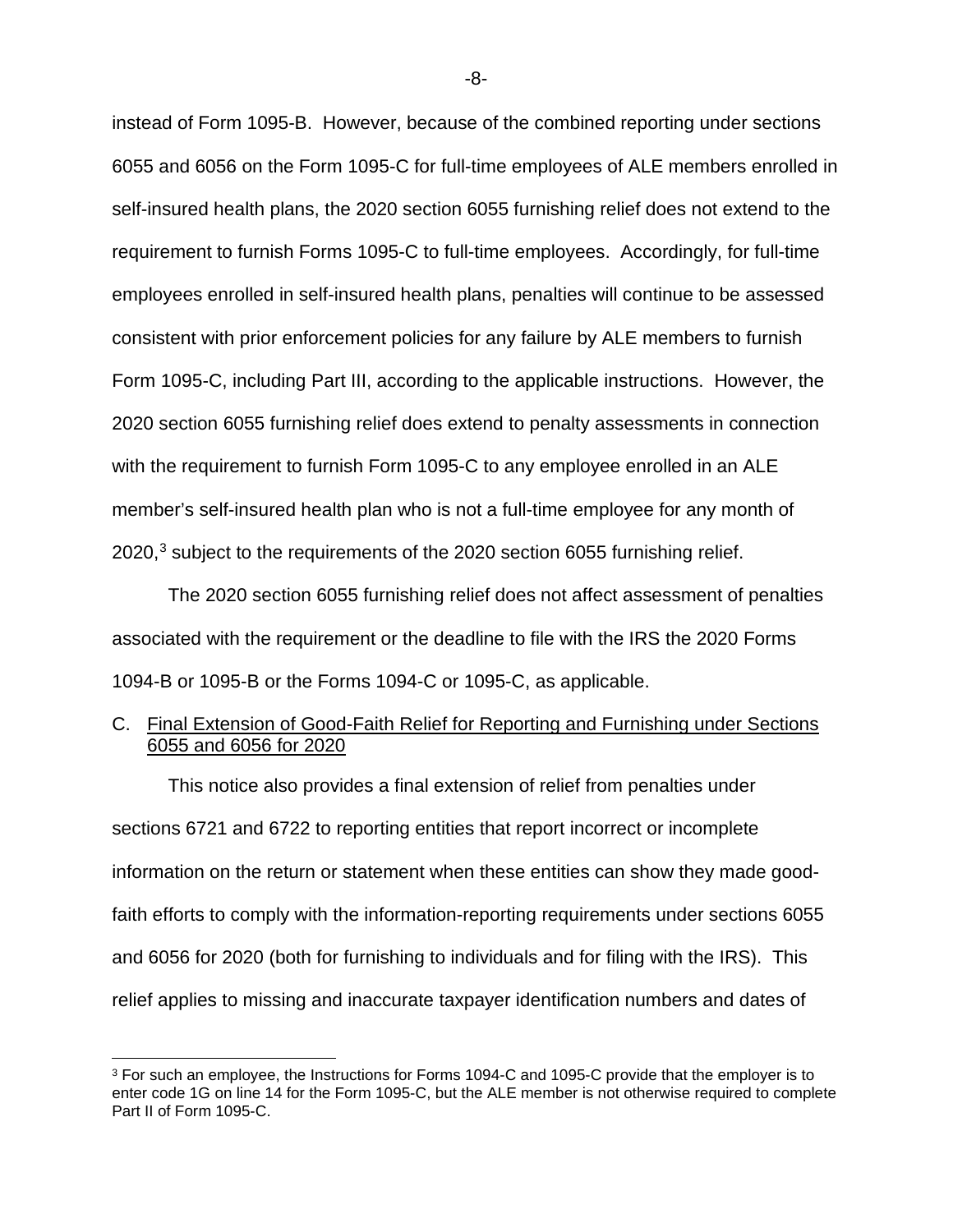birth, as well as other information required on the return or statement. Reporting entities must make a good-faith effort to comply with the regulations under sections 6055 and 6056 to be eligible for this relief. In determining good faith, the IRS will take into account whether an employer or other coverage provider made reasonable efforts to prepare for reporting the required information to the IRS and furnishing it to employees and covered individuals, such as gathering and transmitting the necessary data to an agent to prepare the data for submission to the IRS or testing its ability to transmit information to the IRS. Reporting entities that fail to file an information return or furnish a statement by the extended due dates, except as otherwise provided in this notice, are not eligible for relief. As this good-faith relief was intended to be transitional relief, this is the last year the Treasury Department and the IRS intend to provide this relief.

# D. Future Years and Request for Comments

In Notice 2019-63, the Treasury Department and the IRS requested comments as to whether an extension of the due date for furnishing statements to individuals under section 6056 would be necessary for future years and, if so, why. Very few comments were submitted, which indicates that this relief may no longer be necessary. In Notice 2019-63, the Treasury Department and the IRS also requested comments as to whether and how the reporting requirements under section 6055 should change, if at all, for future years; only one comment was submitted.

The Treasury Department and the IRS are renewing the request for comments related to furnishing requirements under sections 6055 and 6056. Unless we receive comments that explain why this relief continues to be necessary, no relief related to the

-9-